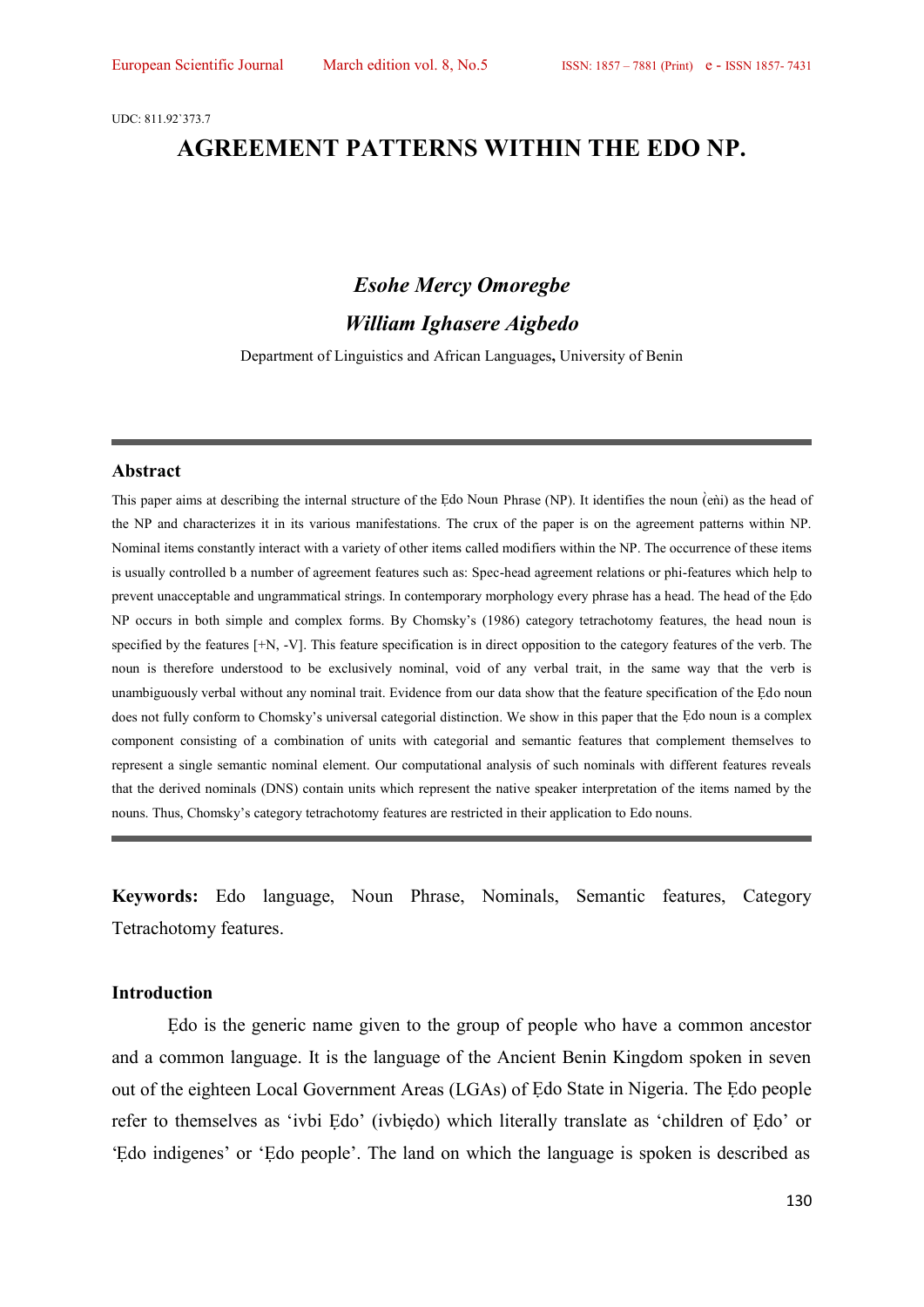'Ẹdo ne ọba ye' which translates as 'Ẹdo, where the king resides' or otọ Ẹdo (otẹdo) 'Ẹdo land'. The Edo language belongs to the Kwa sub-group of the Niger-Congo phylum (Greenberg 1963). It is located in the North Central Edoid (NCE) branch of the genetically related languages and dialects referred to as the 'Edoid group of languages in Elugbe's (1986) classification.

Though attempts have been made to describe aspects of the Ẹdo grammar, including the NP, the language is yet to be fully described. There are still conflicting views on the structure of basic constituents of the sentence, phonological forms, tonal patterns as well as orthographic representations of some sounds. The present analysis recognizes relevant previous works on the Ẹdo NP constituent (Wescot 1962, Dunn 1968, Amayo 1976, Omoruyi 1986, Agheyisi 1990, Imasuen 1966, Ogie 2003, Omozuwa 2003). None of these works however describes the agreement pattern within the NP nor provides a proper description of the constituent in terms of its computation. This analysis attempts to describe the internal structure of the Edo NP before examining the agreement relations that exist within the constituents. The NP is one of the three large constituents of the Ẹdo sentence. It is described here by ascertaining the computation of the smaller units that make it up. This leads us to ascertain the agreement patterns exhibited within the constituent.

### **1. The Internal Structure of the Edo NP**

As in many languages, the Edo NP is made up of an obligatory head, noun (and pronoun) with  $[+N]$  feature and other optional items called modifiers and specifiers which may occur before or after the head noun. The head noun may be inflected for number and there is usually morphological and phi-feature agreement between the noun and its associated constituent units. The data available to us leads to the assertion that Ẹdo nouns are morphologically either simple or complex. The simple nouns consist of only one indivisible form, while the complex nouns (ie DNs) can be made up of different structural forms which result from different derivational operations (ie prefixation, suffixation, reduplication etc.). Nominal qualifiers usually restrict the meaning of the modified noun in a given grammatical structure. The modifiers include determiners, adjectives, nominals and pronominals. By this description, typical NP constituents in Edo may have the structural patterns listed in (1) below:

**1.** (i) Determiner – Noun (ii) Noun – Determiner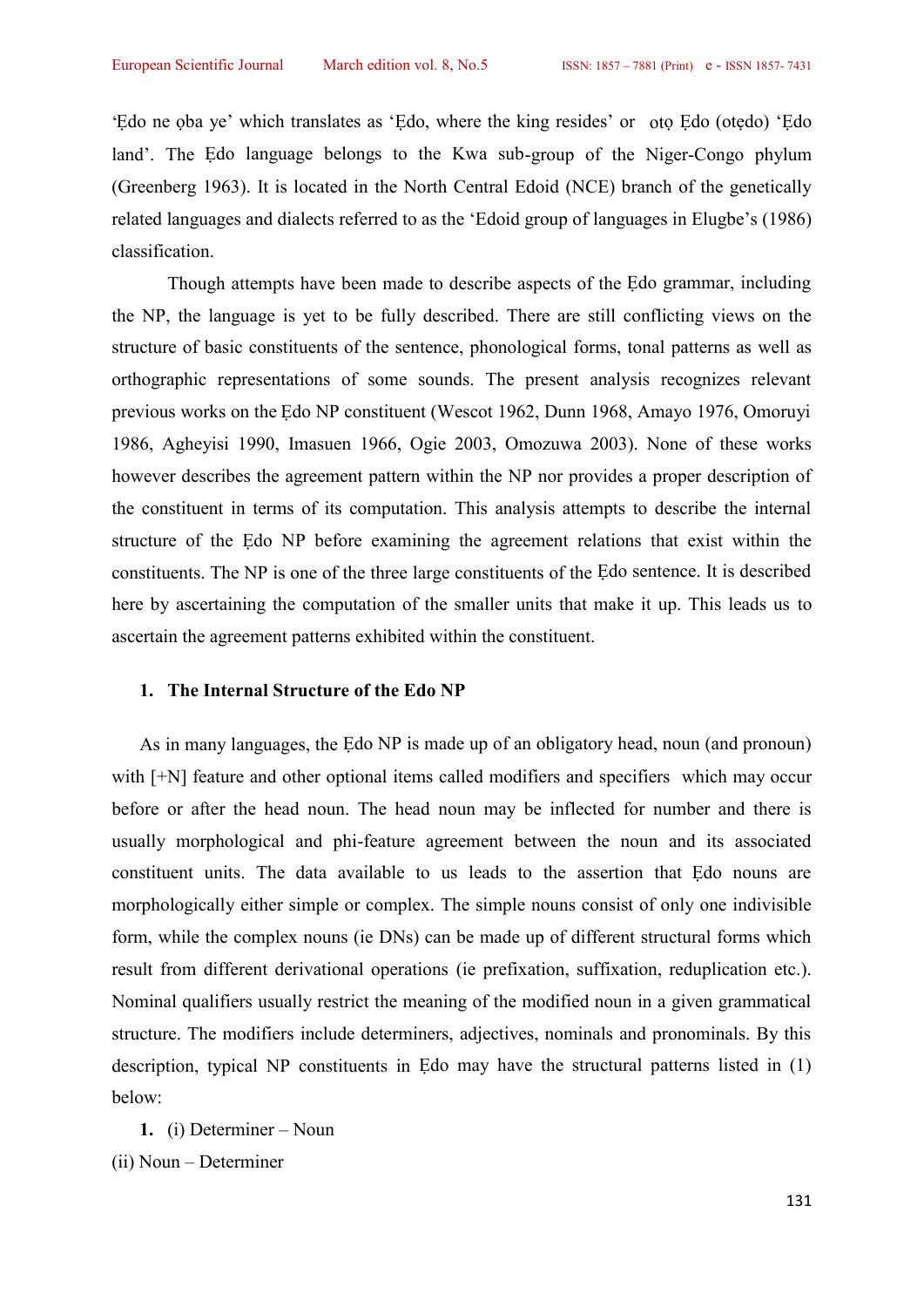(iii) Determiner – Noun – Determiner

(iv) Noun – Adjective

(v) Noun – Pronominal

A computational analysis of these sequences reveals that the morphological forms of the modifiers greatly determine the type of noun they modify.

# **1.1 The Head Noun**

What is called noun in Edo occurs in two basic forms: (i) Simple and (ii) Derived. The head noun (HN) could be any of these forms. In the sections that follow, we describe the internal computation of the two morphological forms.

#### **1.1.1 The Simple Noun**

We will describe the noun that comprises only a single morphological form as 'the simple noun'. In the data in example 2 below, we present the simple root nouns in their different syllabic shapes with a minimum VCV morpheme structure.

| 2. | <b>Simple Noun</b>              | <b>Gloss</b> | <b>Simple Noun</b> | <b>Gloss</b> |
|----|---------------------------------|--------------|--------------------|--------------|
|    | ugbó                            | 'farm'       | eníkhúkhu          | 'pigeon'     |
|    | `eki                            | 'market'     | áránmwe            | 'tongue'     |
|    | omwá                            | 'person'     | aránmwe            | 'animal'     |
|    | ète                             | 'sore/ulcer' | ugboloko           | 'bone'       |
|    | obi                             | 'poison'     | `ekpámaku          | 'plate'      |
|    | $iz$ e                          | 'rice'       | akpakpa            | 'spider'     |
|    | $\overline{\phantom{a}}$<br>ere | 'beans'      |                    |              |
|    | atátábo                         | 'palm'       |                    |              |
|    | ikóróba                         | 'bucket'     |                    |              |

The nouns in 2 cannot be further divided into small constituents to account for their form and meaning.

### **1.1.2 The Derived Noun**

The noun forms that we refer to as complex consist of nouns which are derived by employing the derivational processes of (i) Prefixation (ii)u……mwe placement, (iii) Reduplication and (iv) Compounding. In each case, the component parts of the DNs are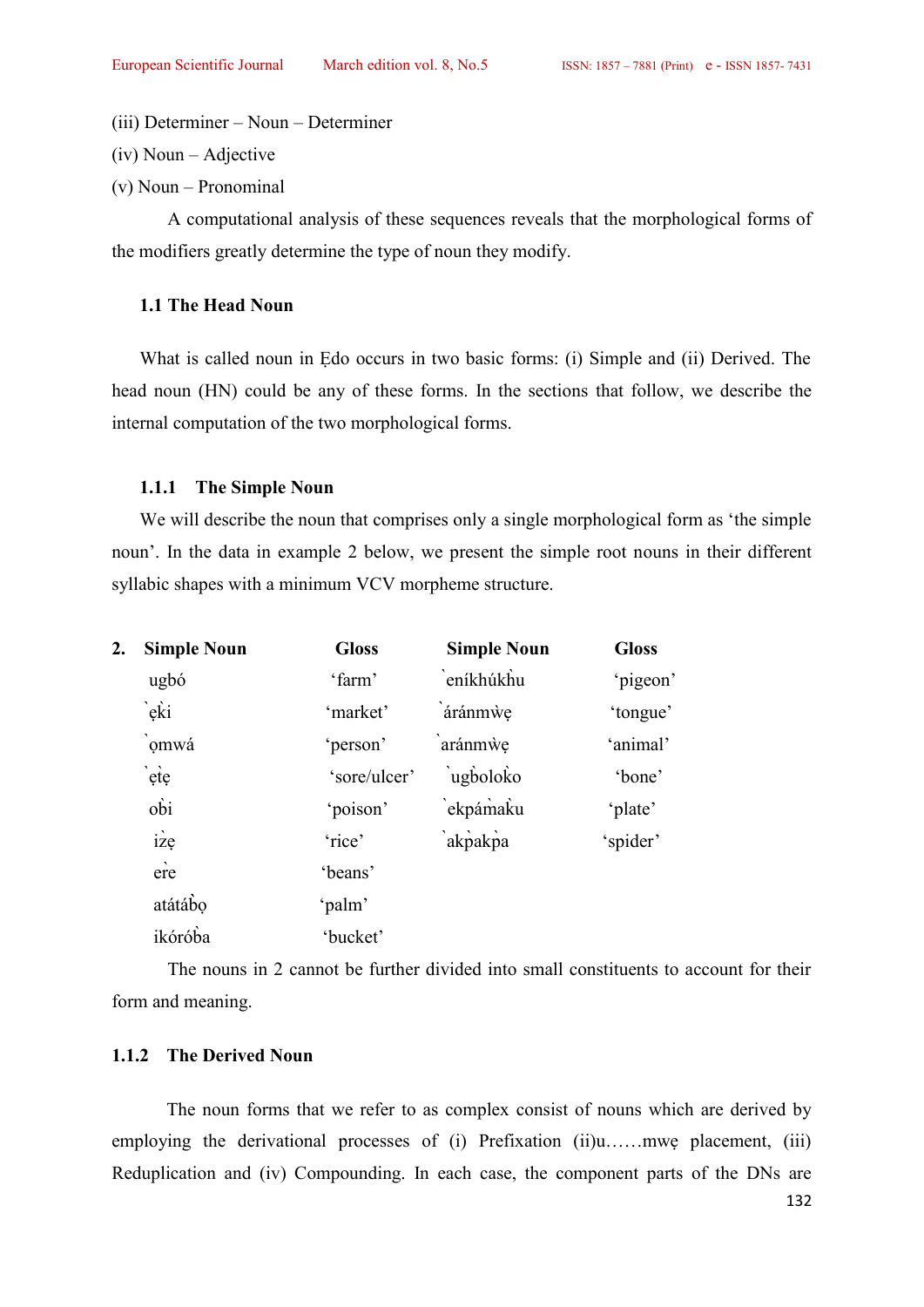shown. Knowledge of these parts is important in deciphering the derived meaning of each complex noun form. Syntactically, each part constitutes a distinct semantic unit whose combination translates to one simple semantic unit.

# **D.N by Prefixation**

Prefixation is the most productive derivational process for expanding the category of nouns in the language. This process involves putting a nominalizing prefix before an appropriate verb and other word classes that can undergo the process. The seven oral vowels three below:

|    |                  |                                 |                                                     |                             | in Edo function as nominalizing prefixes within derivation as we show in the data in example |
|----|------------------|---------------------------------|-----------------------------------------------------|-----------------------------|----------------------------------------------------------------------------------------------|
|    | three below:     |                                 |                                                     |                             |                                                                                              |
| 3. | <b>Verb Stem</b> |                                 | <b>Prefix + Verb Stem</b>                           | <b>Derived Noun</b>         | <b>Gloss</b>                                                                                 |
|    | mu               | $\mathbf{i}$                    | mu<br>$\boldsymbol{+}$                              | ímu                         | arrest/bondage                                                                               |
|    | lele             | $\mathbf{i}$                    | lele                                                | `iléle                      | follow/procedure                                                                             |
|    | fe               | $\boldsymbol{+}$<br>${\bf e}$   | fe                                                  | $\cdot$ efe                 | be rich/wealth                                                                               |
|    | ven              | $\boldsymbol{+}$<br>$\mathbf e$ | ven                                                 | $e^{i\theta}$               | wrestle/wrestling                                                                            |
|    | da               | $\! +$<br>$\mathbf e$           | da                                                  | eda                         | the act of drinking                                                                          |
| 3. | <b>Verb Stem</b> | <b>Gloss</b>                    |                                                     | Pref+Verb Stem Derived Nom. | <b>Gloss</b>                                                                                 |
|    | hiọ              | 'urinate'                       | $a + \overrightarrow{h}i\overset{\text{.}}{\Omega}$ | ahió                        | 'urine'                                                                                      |
|    | rhué             | 'aramase'                       | $a + rhu\acute{e}$                                  | arhue                       | 'circumcision'                                                                               |
|    | ven              | 'wrestle'                       | $e + \dot{v}$ en                                    | $e^{i\theta}$               | ' wrestling'                                                                                 |
|    | da               | 'drink(alcohol)' $e + da$       |                                                     | edá                         | 'drinking(alcohol)                                                                           |
|    | $\dot{m}$ u      | 'carry'                         | $i + m$                                             | imú                         | 'arrest'                                                                                     |
|    | lele             | 'follow'                        | $i + l$ èle                                         | iléle                       | 'procedure'                                                                                  |
|    | fe               | 'be rich'                       | $e + \hat{f}e$                                      | $\cdot$ efe                 | 'wealth'                                                                                     |
|    | rhu              | 'cover'                         | $e + rhu$                                           | erhú                        | 'capable'                                                                                    |
|    | khián            | 'walk'                          | $o + kh$ ián                                        | `okhián                     | 'a walk'                                                                                     |
|    | ghee             | 'flirt/fornicate' $o + gh$ ee   |                                                     | oghe                        | 'flirtation'                                                                                 |
|    | ghọghọ           | 'be happy'                      | $o + ghogho$                                        | oghogho                     | 'joy/happiness'                                                                              |
|    | naá              | 'narrate'                       | o+ naá                                              | ona                         | 'narration'                                                                                  |
|    | roó              | 'think'                         | $i + r\overline{00}$                                | `iro                        | 'thought'                                                                                    |
|    | ŵи               | 'die'                           | $u + \dot{w}u$                                      | uwú                         | 'death                                                                                       |
|    | leé              | 'escape/run                     | $u + \hat{e}$                                       | $ul$ e                      | 'race'                                                                                       |
|    | gué              | 'cover'                         | $u + \dot{g}u\acute{e}$                             | ugué                        | 'a cover'                                                                                    |
|    | gbúgbó           | 'make farm'                     | $o + g$ búgbó                                       | ogbugbo                     | 'farmer'                                                                                     |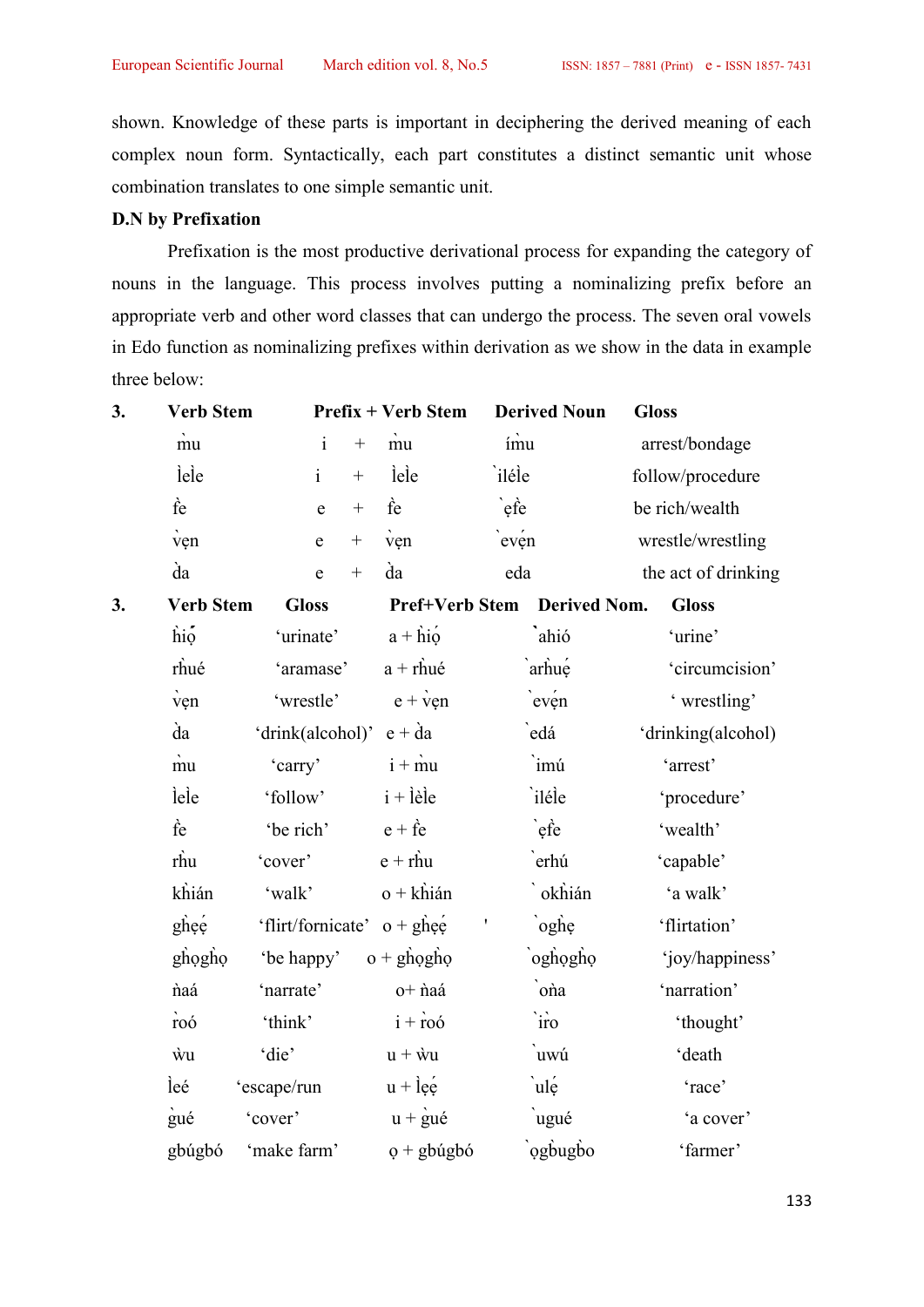$du\acute{e}\acute{k}i$  'do trade'  $o + du\acute{e}\acute{k}i$  'odùekì 'trader'

The DNs in 3 can be analyzed into their constituent parts unlike the morphologically simple nouns in 2 which cannot undergo such division. Some previous works on Edo nouns (Westermann and Bryan 1952 and Elugbe 1976) make the erroneous claim that the initial vowel in some simple nouns can indeed be separated from the other pact of the word which they called the base form. Their examples include such forms as \* ̀o-xẁaé 'basket' – ̀i-xẁaé 'baskets', instead of ̀oxẁaé and ávbé ̀oxẁaé. The word for basket in Ẹdo does not belong to the group of DNs which can be analyzed into their constituents parts, ̀oxẁaé constitutes one word only. It is pluralized by attaching the plural morpheme 'ávbé' to it as in the example above. The pluralizations of nouns in Edo involve different strategies which debunk such previous erroneous claims about the structure of singular and plural nouns in the language as in( see Omoruyi 1986 for a more detailed discussion of pluralization of Edo nouns).

Other processes by which nominals are formed in the language include suffixation, present the data illustrating all these processes in the examples below:

| umwe attachment reduplication and compounding. For the purpose of simplicity, we |                                         |                    |
|----------------------------------------------------------------------------------|-----------------------------------------|--------------------|
| present the data illustrating all these processes in the examples below:         |                                         |                    |
| <b>Constituent Parts</b><br>4.                                                   | <b>Derived Noun</b>                     | <b>Gloss</b>       |
| rhiệnrhiện<br>$(a)$ ekó                                                          | `ekôrhiénrhién-mẁe                      | 'pleasure'         |
| Stomach sweet                                                                    |                                         |                    |
| $(b)$ egbé balo                                                                  | egbebáló-mẁe                            | 'hot-temperedness' |
| Body pain                                                                        |                                         |                    |
| (c) rhoó 'praise'                                                                | $\mu$ -rhoó-m $\psi$ e (urhóm $\psi$ e) | 'praise worship'   |
| (d) gbe 'dance'                                                                  | $\mu$ -gbe-m $\psi$ e (ugbem $\psi$ e)  | 'dancing'          |
| (e) $owá + owá$                                                                  | òwówa                                   | 'houses'           |
| House house                                                                      |                                         |                    |
| $(f)$ ukpó + ukpó                                                                | ukpókpo                                 | 'yearly, annually' |
| Year<br>year                                                                     |                                         |                    |
| (g) uhúnmwu (oghé) Ozó                                                           | uhúnmwozó                               | 'Ozo's head'       |
| Head<br>AM Ozo                                                                   |                                         |                    |
| $(h)$ owá $(qghé)$ ebé                                                           | owebe                                   | 'school'           |
| House AM book                                                                    |                                         |                    |
| (i) emwi ne á kore                                                               | evbakore                                | 'seed'             |
| Thing that one plant+rv                                                          |                                         |                    |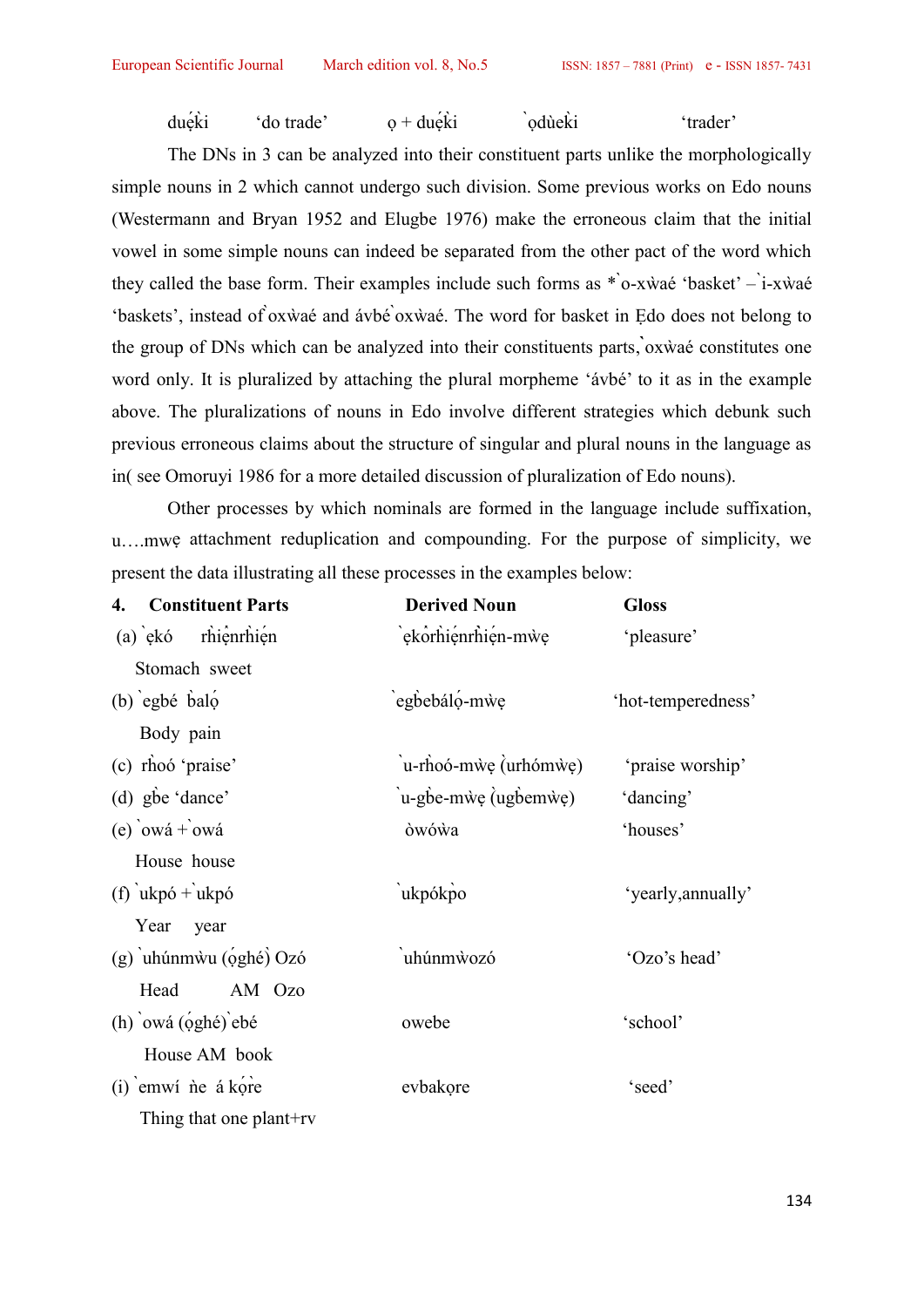4a-b illustrate the derived nouns formed by suffixing the morpheme –mwẹ to a simple clause. 4c-d illustrates the DNs formed by putting a simple noun within the discontinuous morpheme u....mwe. 4e-f shows the derivation of nouns by reduplicating two simple nouns. The surface realizations of the DNs in this category are made possible by the process of vowel elision in which the last vowel of the first noun is deleted while its tone absorbs and replaces the tone of the first vowel of the second noun. The DNs may encode multiplication or plurality, intensity, degree or emphasis. ̀Owóẁa and ̀ukpúkp̀o in 4e-f encode plurality and emphasis respectively. 4g-l illustrates the derivation of nouns by combining two simple nouns which are linked to each other with an associative morpheme (AM) oghé. The DNs in these examples show two different types of relations. 4g illustrates inalienable possession while 4h illustrate genitive relationship. The AM <u>oghé is</u> put in optional brackets in the data to show that it may be deleted in rapid or normal speech. The deletion does not affect the semantic interpretation of the DNs. The AM <u>o</u>ghé in some previous works was deliberately omitted or at best replaced by a falling tone (Amayo 1976) or a high tone (Agheyisi 1990). Note that the order of the constituent words in these derivations is fixed as the word order contributes to the structural relationship of Head Noun + Modifier and their meanings, 4i illustrates another shape of compound noun which consists of a head noun and a clause in its internal structure. Its surface realization results in the deletion of the clause introducer 'né' and part of its head. Each of the DNs in 4a is capable of occurring in different nominal positions of the basic clause in Ẹdo.

One main feature of Ẹdo nouns which is worth mentioning here is the existence of vestiges of the noun class system. This feature is probably responsible for the erroneous claim of Westermann and Bryan (1952) and Elugbe (1976) identified above. In the section that follows, we present a summary of the manifestation of this feature in Ẹdo.

# **1.1.3 Noun Class Vestiges in Ẹdo**

Edo has a vestigious noun class system which is a reflex of the Bantu noun class system. This vestigious noun class system (VNCS) is clearly observable in a small class of human – related nouns which form their plurals by employing the strategy of initial vowel substitution. This strategy is restricted to this group of nouns only. The data in the examples below show the use of this strategy:

| <b>Singular Nouns</b> | <b>Plural</b> |
|-----------------------|---------------|
| (a) okpiá 'man'       | ikpiá 'men'   |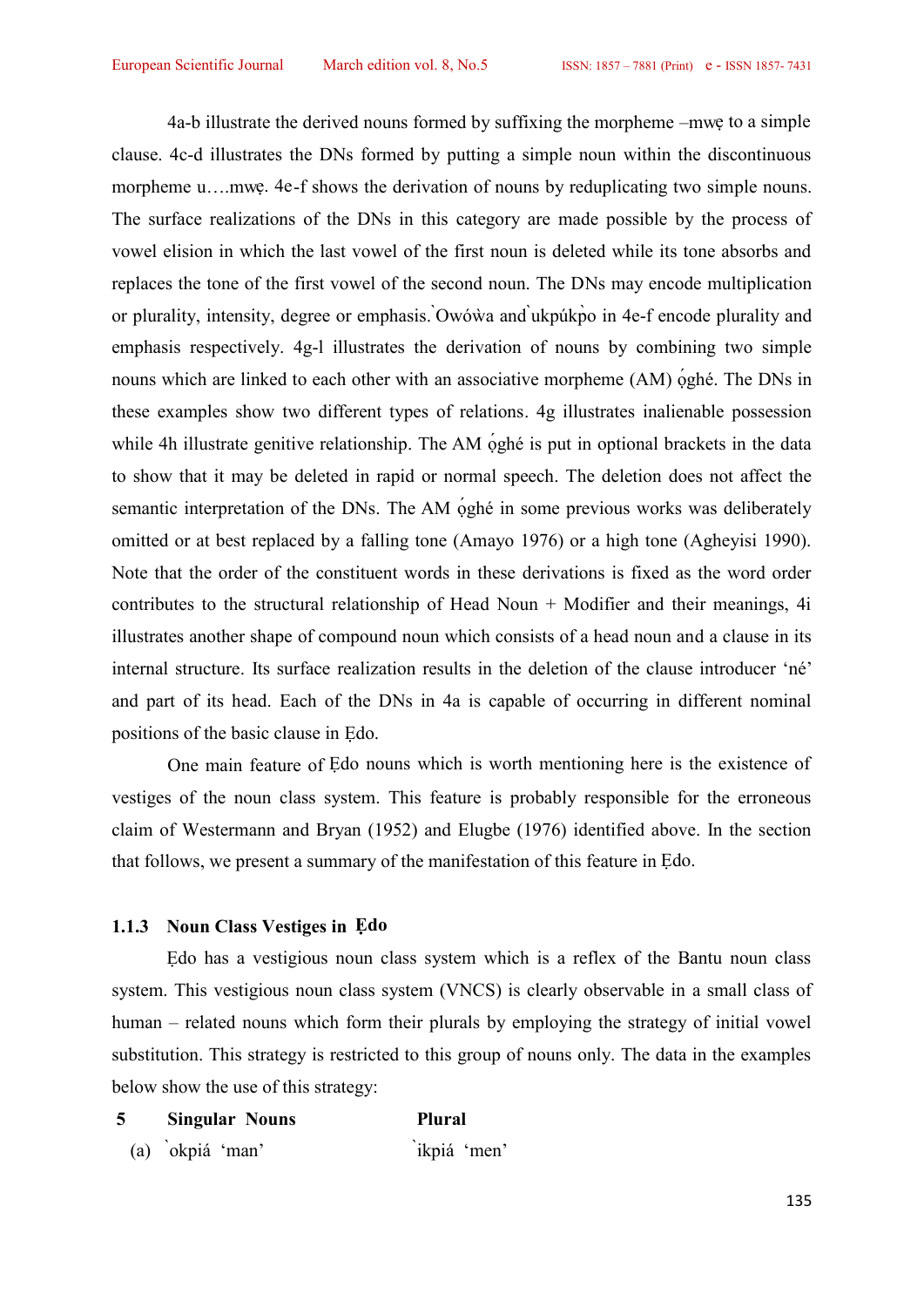| (b) okhuó 'woman'            | ikhuó 'women'             |
|------------------------------|---------------------------|
| (c) ólóri (oloi) 'queen'     | ílórí 'queens'            |
| (d) osùaraba 'rubber tapper' | isùaraba 'rubber tappers' |
| (e) olavbode 'passerby'      | ilavbode 'passers-by'     |
| (f) éghéle 'youth'           | íghéle 'youths'           |
| $(g)$ oten 'relative'        | eten 'relatives'          |
| $(h)$ omo 'child'            | emo 'children'            |
| (i) okhen 'buyer'            | ekhen 'buyers'            |
| (j) okhaemwe 'chief'         | ekhaemwe 'chiefs'         |
| (k) omuádà 'sceptre bearer'  | emuáda 'sceptre bearers'  |
| (1) omwá 'person'            | emwá 'persons'            |

5a-i illustrate common nouns whose semantic content include human relationships.

| The initial vowels of the nouns contain correspondences in the order shown in data 6 below: |             |        |  |  |
|---------------------------------------------------------------------------------------------|-------------|--------|--|--|
|                                                                                             | 6. Singular | Plural |  |  |
|                                                                                             |             |        |  |  |
|                                                                                             |             |        |  |  |
|                                                                                             |             |        |  |  |
|                                                                                             |             |        |  |  |
|                                                                                             |             |        |  |  |

6a-d show correspondences between the initial vowels in the singular forms of the nouns and the vowels they substitute for, to form their plurals. All other nouns in Edo are pluralized by a variety of other strategies which include the placement of the indefinite plural marker ávbé before a noun as in 'owá 'a house', ávbé `owá 'houses', ékpo 'bag', avbé ékpo 'bags'. Quantifiers are also used to form plurals by placing them after the nouns as shown in data 7 below:

| <b>7 Singular Nouns</b>          | <b>Plural Nouns</b>        |
|----------------------------------|----------------------------|
| (a) owá 'house'                  | `owá `ehá                  |
|                                  | House three 'three houses' |
| $(b)$ ebé 'book'                 | ebé nibún                  |
|                                  | Book many 'many books'     |
| (c) omwá 'person'-emwá 'persons' | emwá ibozeghe              |
|                                  | Persons few 'few people'   |

Note the example in 7c in which the human-related noun ̀omwá undergoes double pluralization involving (i) initial vowel substitution and (ii) post-positioning of the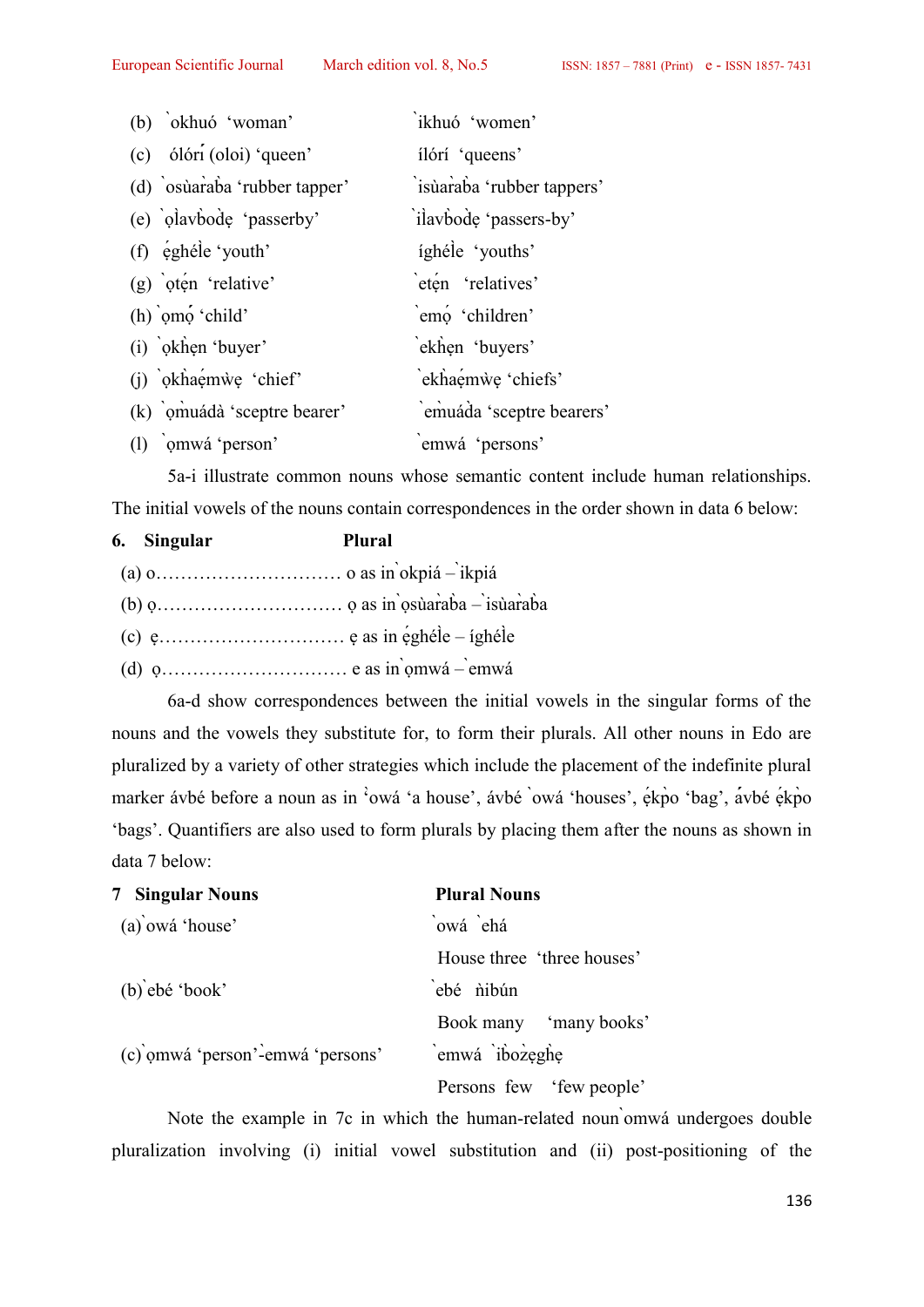quantifier, ̀ib̀oz̀ẹgh̀ẹ. This shows that the already pluralized human-related nouns can also be pluralized by the other strategies mentioned above. Only their plural forms (eg ̀emwá) are selected and merged with the appropriate quantifiers. The example  $*$ <sup>omwá `ib`oz`egh`e</sup> 'few persons' crashes because there is no number agreement between the noun and the quantifier. Other construction types in the language also show relics of the noun class system. In all these instances singular/plural alternation occurs between the oral vowels o and I in addition to the correspondences identified in 6.

#### **2.2. Nominal Modifiers**

The second major constituent part of the Edo NP involves nominal modifiers. In this section, we examine the interaction between the HN and its varying modifiers. This interaction results in the structural patterns illustrated in the data in example1. The HN and the modifiers stand in some kind of agreement relation which we discuss in section 3. The modifiers include determiners, adjectives, nominals and pronominals. Consider examples 8- 12 below:

# **2.2.1 The Determiner Category**

The determiner refers to a class of items which co-occur with a noun to express a wide range of semantic contrasts such as quantity or number. The determiner group in Edo includes: the (i) article (ii) demonstratives and (iii) quantifiers. These can occur before or after a noun in Ẹdo as we show in the data below:

| Noun        | Determiner + Noun                              |        |              |  |
|-------------|------------------------------------------------|--------|--------------|--|
| 8. (a) ágá  | né ágá                                         | (nágá) | the chair'   |  |
| Chair       | $+$ Def chair                                  |        |              |  |
| $(b)$ okhuó | né okhuó (nókhùo) 'the woman'                  |        |              |  |
| Woman       | $+$ Def woman                                  |        |              |  |
|             | (c) ogbugbo né ogbugbo (nogbugbo) 'the farmer' |        |              |  |
| Farmer      | $+$ Def farmer                                 |        |              |  |
| $(d)$ okpia | okpiá na                                       |        | 'this man'   |  |
| Man         | man Dem-this                                   |        |              |  |
| $(e)$ omo   | `omo níi                                       |        | 'that child' |  |
| Child       | child Dem-that                                 |        |              |  |
| (f) okpiá   | okpiá okpá                                     |        | 'one/a man'  |  |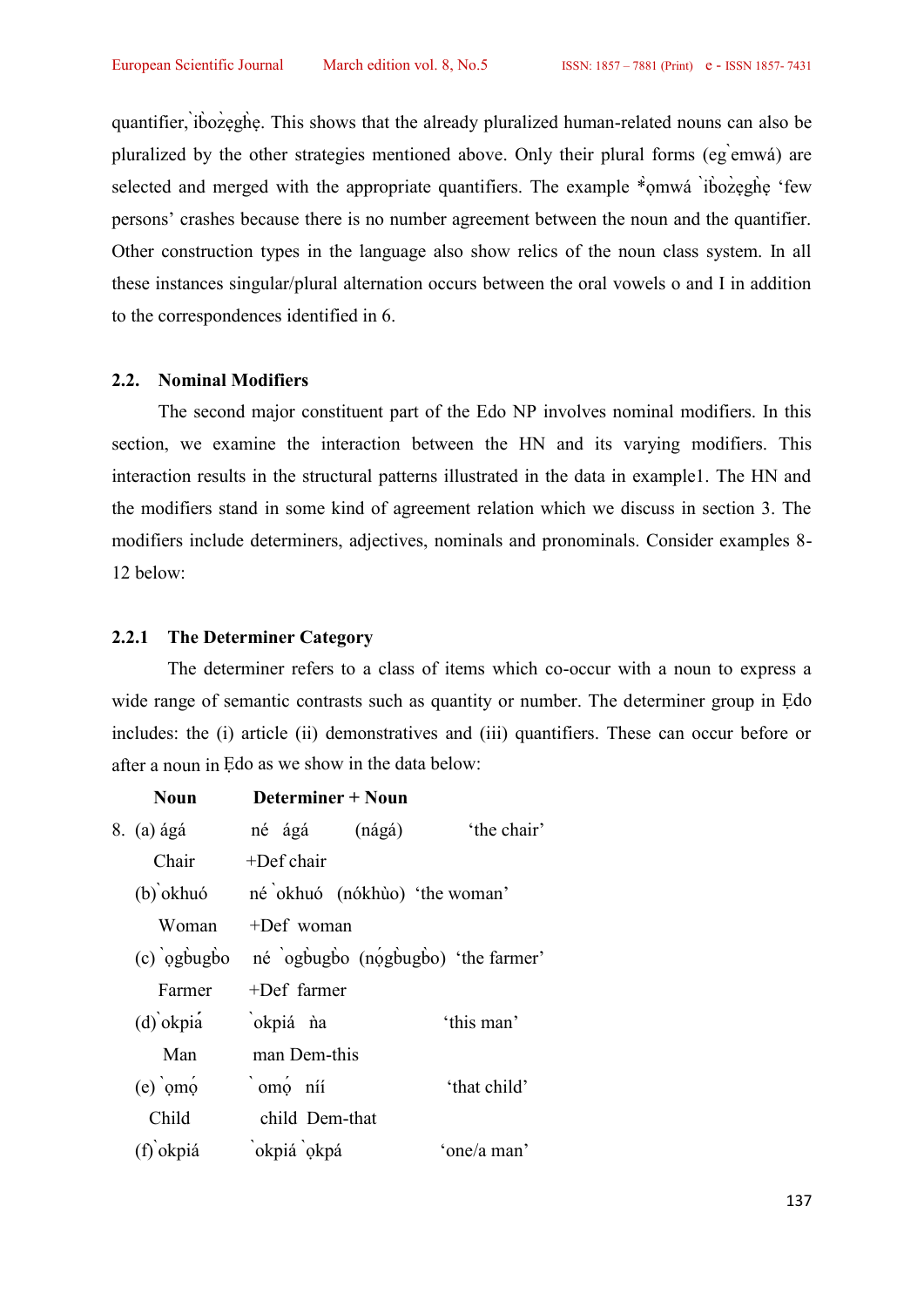| Man         | man Q-one            |                          |
|-------------|----------------------|--------------------------|
| $(g)$ ebé   | ebé esó              | 'some book(s)/some'      |
| <b>Book</b> | book Q-some          | certain book(s)          |
| $(h)$ ame   | ame nobún            | 'much/plenty             |
| Water       | water Q-much         |                          |
| $(i)$ owá   | owá nibun            | 'many houses'            |
| House       | house Q-many         |                          |
| $(i)$ ekpó  | né ekpó níí          | 'that (particular) large |
| 'bag'       | $+$ Def bag Dem-that |                          |

8a-c show the modification of nouns with the definite article ne. This article pre modifies nouns and encodes the notion of definiteness which is commonly characterized in semantic terms involving inclusiveness, uniqueness, accessibility or identifiability (Lyons 2000). The forms within the optional brackets represent the actual pronunciations of the NPs in rapid speech.

8d-e illustrate the modification of nouns with the demonstratives na 'this' and nii 'that'. These demonstratives (dem) also have definite references like the definite article (def. art). Unlike the def. art, the dems post-modify nouns and signal the location of the nouns relative to the speakers' position which is either 'far' or 'near'.

8f-j shows the modification of noun by quantifiers. These include numeral and non numeral quantifiers which also post-modify nouns like the dems. In 8d-e. While the numerals have definite reference like the def. arts. and dems., the non-numeral quantifiers have indefinite references. The examples in 8a-j show that the modification of Edo nouns by determiners results in the realization of three different NP-Constructions: (i) Det-NP, (ii) NP- Det and (iii) Det-NP-Det construction.

# **2.2.2. The Adjectival Category**

Adjectives are words which describe nouns. Only a few real adjectives are attested in Edo (Omoruvi 1986). Many of the adjectives are derived and ideophonic. The data in example 9 illustrate the modification of nouns with the different adjectives. Edo (Omoruyi 1986). Many of the adjectives are derived<br>example 9 illustrate the modification of nouns with the differe<br>Noun Noun + Adjective<br>9. (a) ewu ewu ogbon 'a new shirt'<br>Shirt shirt new-Adj

# Noun Noun + Adjective

|              | 9. (a) $\acute{e}$ ẁu $\acute{e}$ ẁu $\acute{o}$ gb̀on | 'a new shirt'      |
|--------------|--------------------------------------------------------|--------------------|
| <b>Shirt</b> | shirt new-Adj                                          |                    |
|              | (b) okpiá okpiá kpatáki                                | 'an important man' |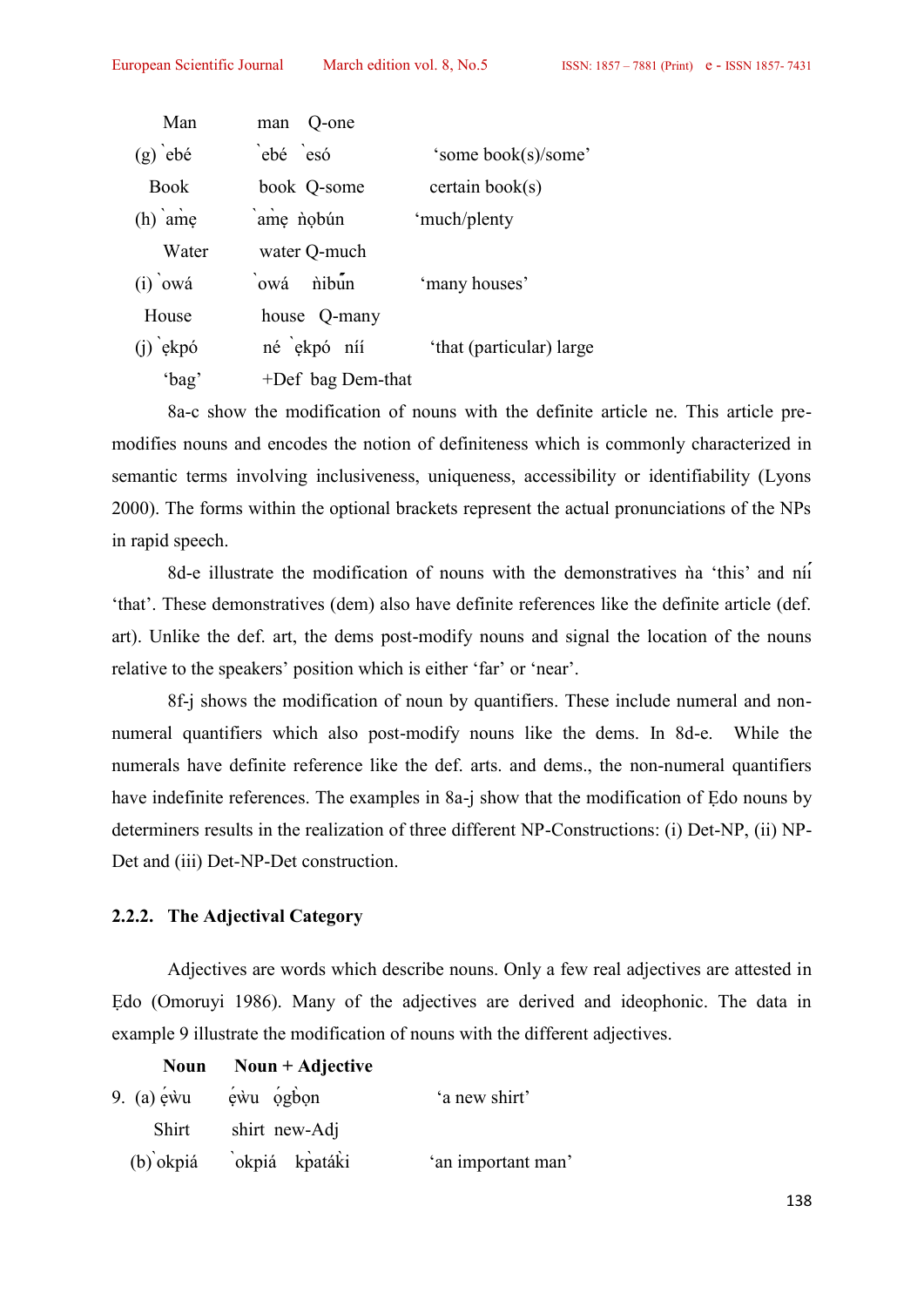|                                                |     | ropean Scientific Journal March edition vol. 8, No.5 |                               |                                                | $ISSN: 1857 - 78$ |
|------------------------------------------------|-----|------------------------------------------------------|-------------------------------|------------------------------------------------|-------------------|
| Man                                            | man | important-Adj                                        |                               |                                                |                   |
| $(c)$ omo omo némose/nómose a beautiful child' |     |                                                      |                               |                                                |                   |
| Child                                          |     |                                                      | $child$ that $-be$ -beautiful |                                                |                   |
|                                                |     |                                                      |                               | (d) inyá inyá ne léúléú 'large tubers of yams' |                   |
| Yam                                            |     | yam that be-large                                    |                               |                                                |                   |

The different adjectives in 9a-d post-modify nouns like the demonstratives and quantifiers in 8d-j. Notice that the internal structure of the derived adjectives in 9c-d show that they are reduced relative clauses which are introduced by ne. This morpheme is homophonous with the definite article ne in 8a-c.

The Nominal categories in this study include nouns and pronominals. Each of these post-modifies a noun. The modification of nouns by nouns result in the kind of NP referred to as 'associative construction' or Noun-Noun Construction' as in Amfani (2006:831). A typical N-N construction in Ẹdo consists of two nouns linked by the associative marker (AM) oghe as in our examples 4g-h in section 2.1.2. The pronominals occur as nominal modifiers in this section are possessive pronouns as the data in example 10a-c below show:

| ágá mwe<br>$10(a)$ ágá |              | 'my chair'     |  |
|------------------------|--------------|----------------|--|
| Chair                  | chair my     |                |  |
| $(b)$ egbé             | egbé rue     | 'your body'    |  |
| Body                   | body your    |                |  |
| $(c)$ obo              | obo ére      | 'his/her hand' |  |
| Hand                   | hand his/her |                |  |

#### **3. Agreement Patterns in the Ẹdo NP**

Agreement refers to a formal relationship between elements whereby a form of one word requires a corresponding form of another. Chomsky (1992, 1995) identifies two clausal agreement relations: (i) subject agreement relation and (ii) object agreement relations. Agreement relations are however, not confined to clauses but extend also to phrasal constructions (Amfani 2003:831) like the NP construction in Ẹdo. In this section, we discuss the agreement pattern in the Ẹdo NP. The basic assumption about the structure of the Edo NP that has been maintained over the years is that the NP comprises an obligatory noun head and a variety of optional modifiers which occur pre-nominally or post-nominally. These modifiers occur in the NP structures identified in (1) in section 2. In each of the constructions, agreement relations hold between the HN and the modifiers.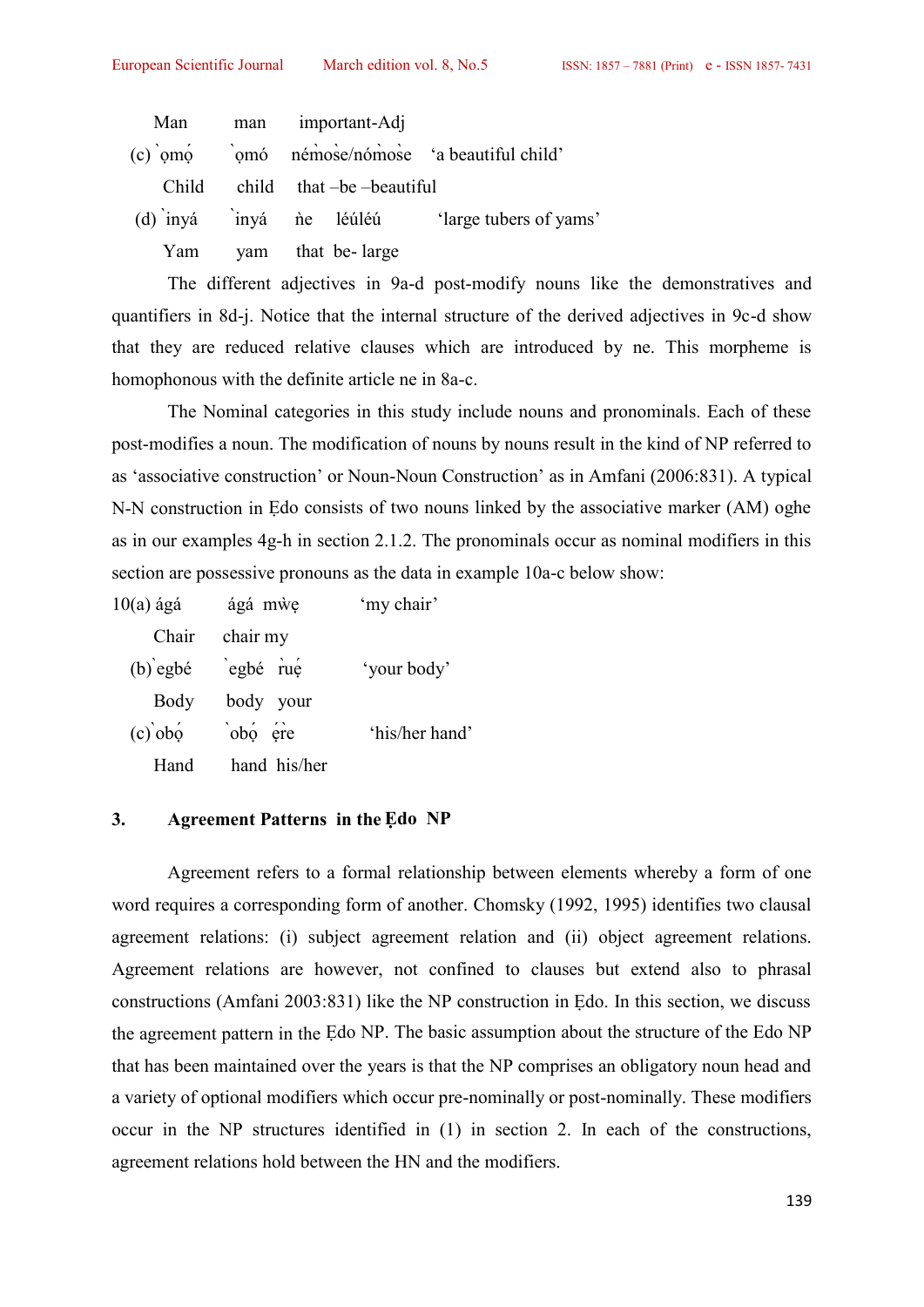Agreement may be morphological, feature, semantic or even syntactic. The morphological or feature agreement is that a given segment is introduced onto an adjoining lexical item because of the introduction of some parameter. The two lexical items, then exhibit that common feature which otherwise will not be there in its base forms. The agreements in the Edo NP do not present themselves clearly in these forms, but in a variety of other forms which we will discuss in the sections that follow.

### **3.1 Det – N Constructions**

The Det-N structure of the Edo NP is illustrated in 8a-c. The phi-feature, number agreement is considered in the agreement relations between the determiner and the nouns in the construction. The constructions in this group involve the definite articles.

Ordinarily, agreement is not morphologically marked in the NPs whose reference is specified by definite articles. The Def. art. Selects both singular and plural head nouns. Number agreement is usually marked on the HN which can be pluralized by the different strategies identified in section 2.1.3. The phrase markers in 11a-b show the manifestation of this number agreement in the Det-N NP.



The co-occurrence of the elements in this NP construction is governed by the agreement relationship. In 11a, the HN occurs in the singular form. In 11b, the plural morpheme 'ávbé' marks number. In both cases, the definite article 'ne' maintains its morphological shape. In 11c, number is also marked on the HN in its initial position.

### **3.2 Noun – Determiner Constructions**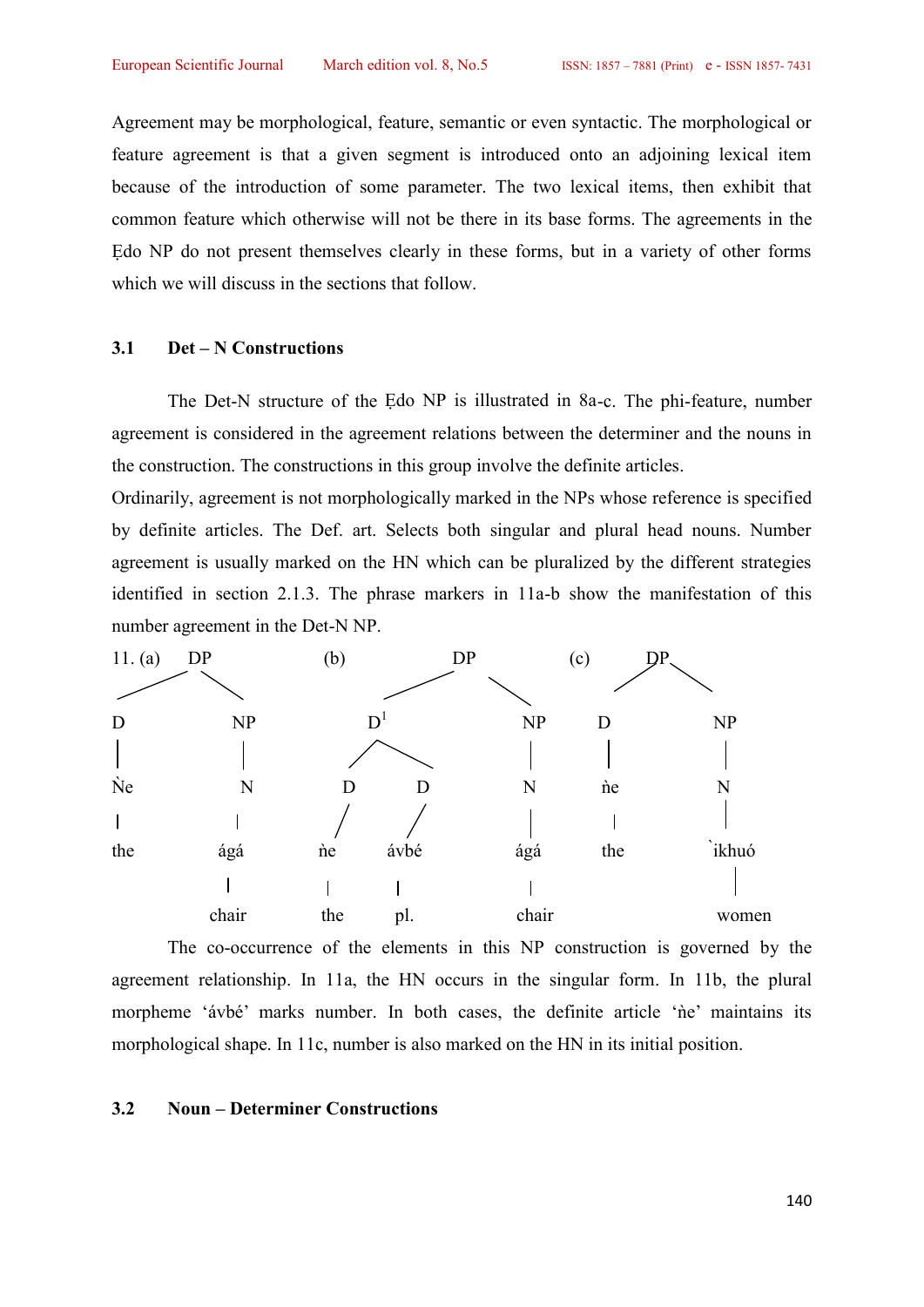The Noun – Determiner constructions in Ẹdo have been illustrated in our examples 8d-e which show the use of the two demonstratives: na and níi. Like the definite article, agreement is not also marked on the demonstratives. They do not encode agreement features of the noun. Their forms are not changed to conform with singular and plural HNs as in ágá na – ávbé ágá na 'this chair – these chairs'; okhuó níí – ikhuó níí 'this woman – these women'. Plurality is base generated in the demonstratives. These examples show some kind of morphological agreement between the HNs and their qualifiers. Here also agreement is controlled by the HN. Number agreement is clearly marked on the initial vowels of the nominalized form of the demonstrative (ie na, ona, ena, 'this, this one, these ones, etc.) and their reduplicated forms (ie ona, ona + ona (onona) 'this one, this one – this one. These nominalized forms are capable of occurring alone as the subject or object NP in sentences. The  $N$  – Det constructions also include NPs in which a HN is modified by a quantifier as illustrated in 8f-j. Number agreement is marked on quantifiers in Ẹdo both morphologically

and semantically. All the cardinal numerals except the form for 'one' (def) have references. In the NPs involving such numerals, number agreement is marked on both the modifiers and the HNs as the examples in 12 shows:

## **Noun + Quantifier**

| 12. $(a)$ okpiá ókpá | $(c)$ emwá urí          |
|----------------------|-------------------------|
| Man one              | persons two-hundred     |
| 'one Man'            | 'two-hundred persons'   |
| $(b)$ ebé evá        | $(d) * \text{omwá}$ urí |
| Book two             | person two-hundred      |
| 'Two books'          | 'two-hundred person'    |

In 12(a) okpá is clearly marked for singular number. It selects singular HNs only. The higher numerals in 12b-c select both singular and plural HNs depending on the type of HN involved. These numerals select the plural forms of human – related nouns pluralized by the strategy of initial vowel substitution and not their singular forms as shown by the ungrammaticality of 12(d).

Agreement is also marked on the non-numerals. In example 8g the quantifier '̀esó' has the phi-features of both singular and plural number agreement. Its interpretation is based on the user's knowledge of its context of utterance. The two quantifiers in 8h-j nobún and nibún have distinct morphological markers of number agreement. The value features that trigger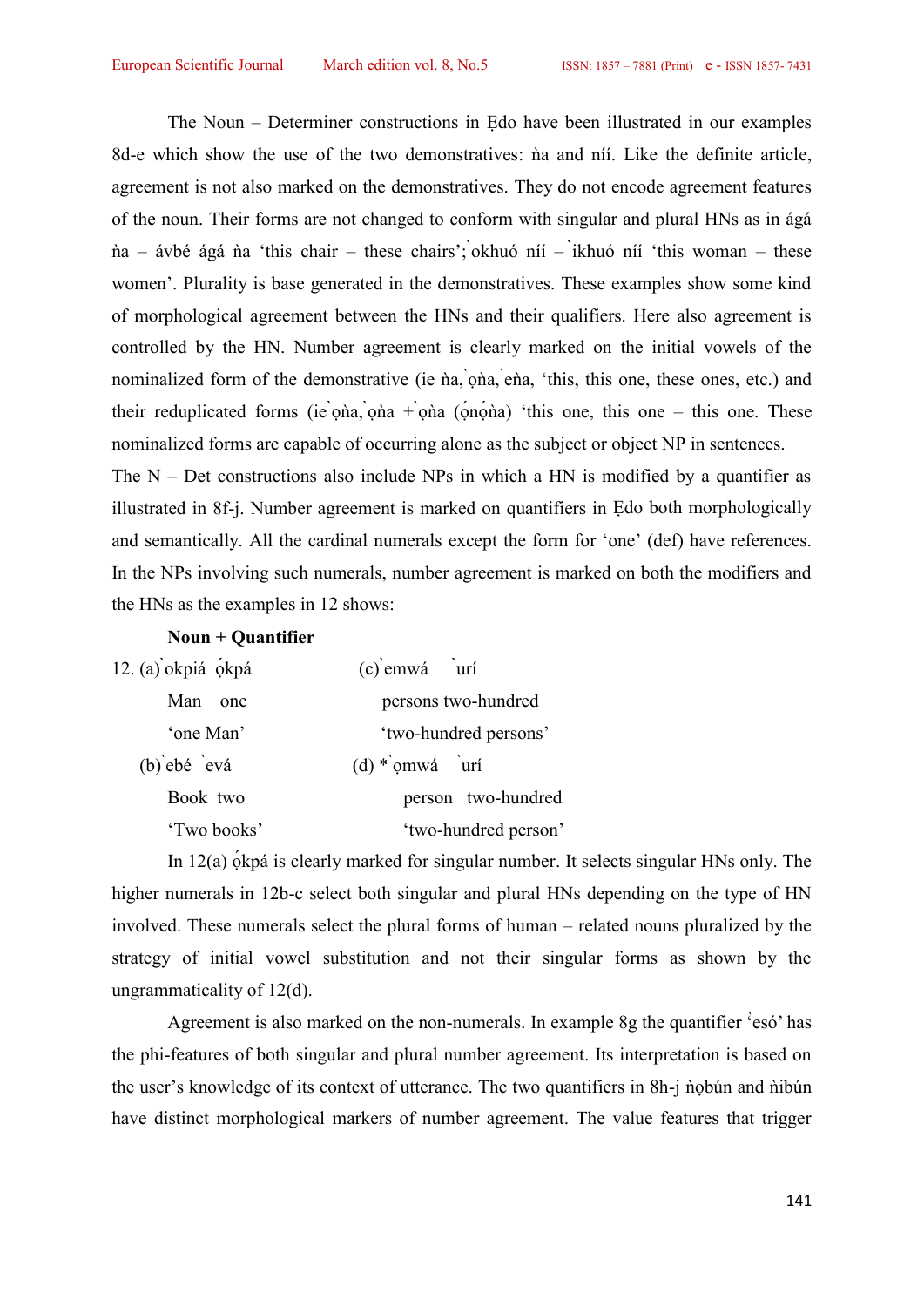agreement in these items are located within them and can be correctly spelt out in the data below:

- $13(a)$  ne  $\alpha$  bún nobún 'plentiful/much' That it be-plenty
	- $(b)$  ne `i bún nibún 'plentiful/many' That they be-plenty
	- $(c)$  ame  $\neq$   $\neq$   $\geq$   $\geq$   $\geq$   $\geq$   $\geq$   $\geq$   $\geq$   $\geq$   $\geq$   $\geq$   $\geq$   $\geq$   $\geq$   $\geq$   $\geq$   $\geq$   $\geq$   $\geq$   $\geq$   $\geq$   $\geq$   $\geq$   $\geq$   $\geq$   $\geq$   $\geq$   $\geq$   $\geq$   $\geq$   $\geq$   $\geq$   $\geq$   $\geq$   $\$ Water that it be-plenty
	- $(d)$ 'owá ne i bún `owá nibún 'many houses' House that they be-plenty
	- $(e)^*$ <sup>a</sup>mẹ<sup> $\dot{e}$ </sup> ne `i bún  $*$ <sup>a</sup>mẹ $\dot{e}$  nibun \*many water Water that they be-many

In these examples, the vowel o in nobún selects plentiful non-count or mass nouns while i in  $\phi$ ibún selects plentiful count nouns. 13(g) crashes because of the violation of this agreement rule.

# **3.3 Det – N – Det Constructions**

In this structural type of the Edo NP, a HN is both pre- and –post modified by the definite article ne and a demonstrative or quantifier as shown in example 8j and the data below:

| 14. $(a)$ ne ágá ní                   |     | (b) ne ágá evá           |  |
|---------------------------------------|-----|--------------------------|--|
| The chair that                        | the | chair two                |  |
| 'that (particular) chair'             |     | 'the (particular) chair' |  |
| $(c)$ ne $\text{am}e \text{ n}$ nobún |     | $(d)$ *níí ágá ne        |  |
| The water much                        |     | that chair the           |  |
| the (particular) much water           |     |                          |  |

Number agreement in 14b-c is marked on the quantifiers. The forms in bracket give an indication of a previous definite mention with the use of ne. Its reduplicated and emphatic form nene (as in néné ágá ̀evá) may also be used. 14d crashes because the order of occurrence of the modifiers has been altered.

### **3.4 N – Adj Constructions**

Another type of the Ẹdo NP is one in which a HN is post-modified by an adjective as exemplified in 9a-d. Here agreement is not marked between the noun and some of the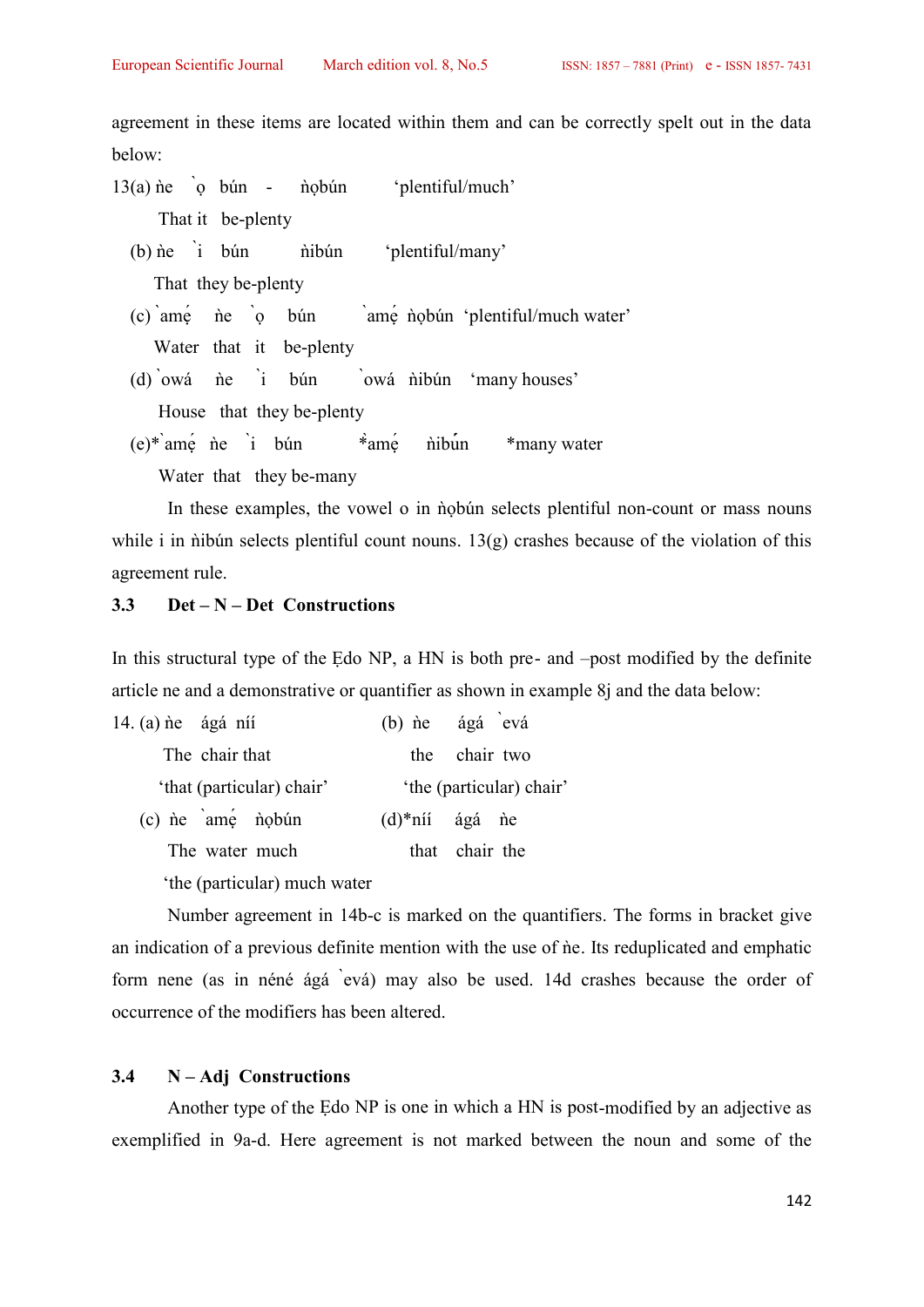adjectives. Both singular and plural HNs can be modified by the adjectives as in 9a-d and the data below:

|              | $15(a)$ ávbé éwu ógbon              | (b) ikpiá kpataki            |  |
|--------------|-------------------------------------|------------------------------|--|
| Pl.m         | shirt new                           | men important                |  |
| 'new shirts' |                                     | 'important men'              |  |
|              | (c) emo némose/nímose/némosemose    | (d) ávbé inyá ne leúleú      |  |
|              | Children beautiful/beautiful        | Pl.m yam that be-large-large |  |
|              | 'beautiful/very beautiful children' | 'very large tubers of yams'  |  |

Number agreement is not marked between the Ns and the real adjectives ogbon and kp̀at̀ak̀i in 15a-b. However, notice the number agreement between the plural nouns and the reduplicated forms of the derived adjectives in 15c-d.

## **3.5 Noun – Noun Constructions**

Two basic types of N-N constructions are recognized in Ẹdo: (i) possessive construction (as in 4g) and (ii) genitive constructions (as in 4h). Both constructions involve NPs which comprise two nouns linked by the AM ọ́ghé. In (i), oghe marks inalienable possession while in (ii) it functions as a genitive marker which assigns genitive case to  $N_2$  in the construction. The directionality of possession in 4a is from  $N_2$  to  $N_1$  If this ordering is violated, the NP constructions will crash.

The N-pronominal constructions in 10a-c illustrate another set of alienable and inalienable possessions. Number agreement is marked between the nouns and the possessive pronouns as the data in example 16 show: 16 (a) formulations in 10a-c illustrate another<br>
16 (a) ágá íma/mwá (b) ávbé ágá íma/mwá<br>
Chair our Pl.m chair our<br>
16 (a) the chair our Pl.m chair our

| 16 (a) ágá íma/mwá    | (b) ávbé ágá íma/mwá |
|-----------------------|----------------------|
| Chair our             | Pl.m chair our       |
| 'Our chair'           | 'Our chairs'         |
| (c) ávbé egbé ruá/uwa | $(d)$ ávbé obo íran  |
| Pl.m. body. your(pl)  | Pl.m hand they       |
| 'your bodies'         | 'their hands'        |

### **3.6 Multiple Modifier NP Constructions**

The Ẹdo NP in this category comprises a HN and two or more modifiers. The examples below show that multiple spec-sequences are also possible in Ẹdo. While some of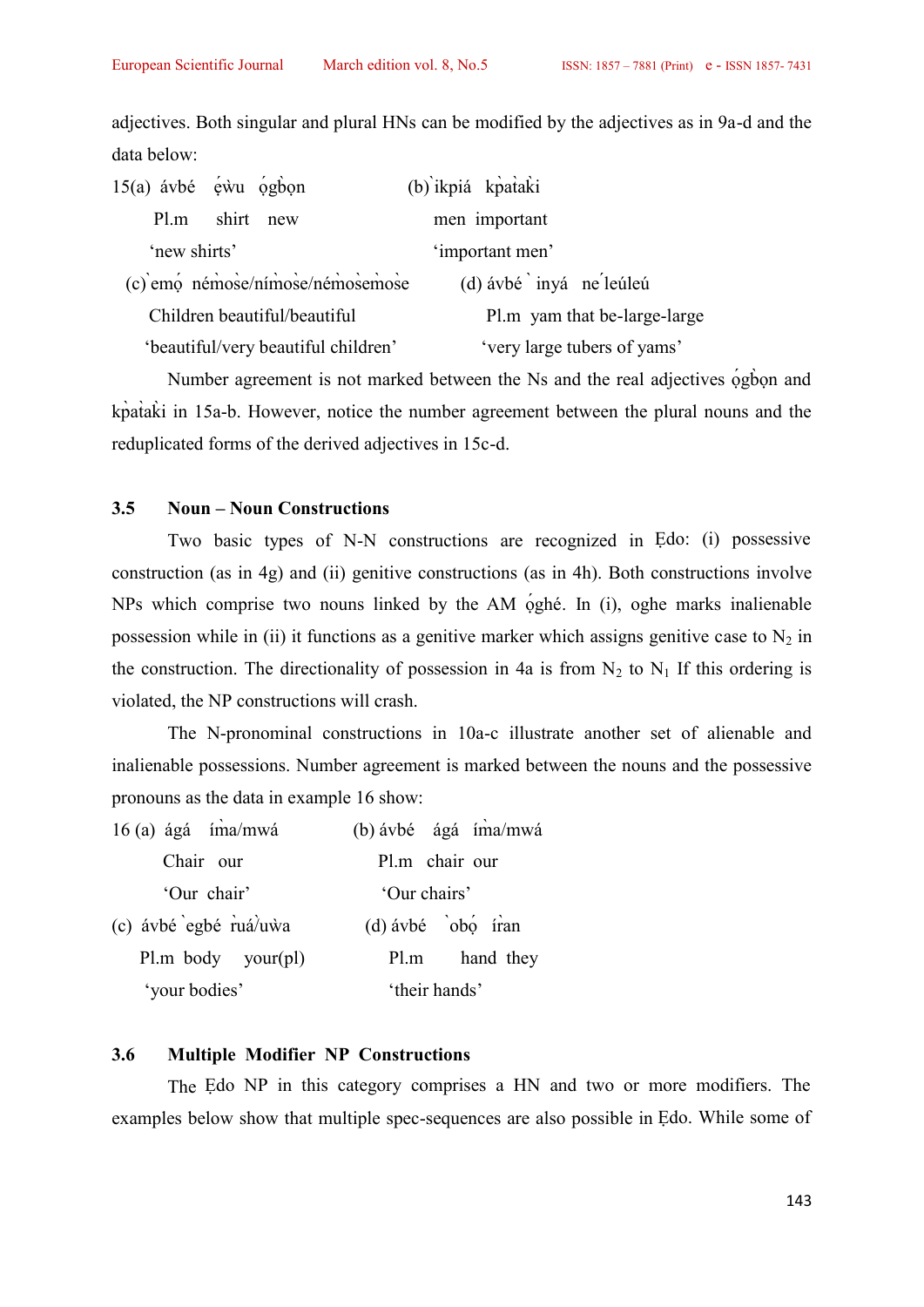such sequences result in syntactic ill-formedness (Radford 1988:171), other sequences are perfectly grammatical and natural in the language as the data in example 17 reveals:

- 17 (a) ávbé ̀ikhuó níí h̀iá (b)\*ávbé ̀okhuó níí h̀iá Pl.m women that all Pl.m woman that all 'All those women' 'All that woman' (a) ávbé `ikhuó níí hìá  $(1)^*$ ávbé `okhuó níí hìá<br>
Pl.m women that all<br>
'All those women' 'All that woman'<br>
(c) ávbé `ewé níí hìá nọ́mò ose  $(d)^*$ ágá `ehá nìbún némò se<br>
Pl.m goat that all beautiful chair three many beauti
	- Pl.m goat that all beautiful chair three many beautiful 'All those beautiful goats'
	- (e) ǹe ávbé ̀inyá ǹa h̀iá ǹe leúleú
		- The Pl.m yam this all that be-large-large

'All thses very large tubers of yams'

(f) owá ọ́gbọn níí nokp̀ọlọ ném̀ose ọ́ghé Òsàazeé<br>House new that big beautiful AM Osazee beautiful AM Osazee 'That big new beautiful house belonging to Osazee'

17a-f show possible multiple NP constructions in Ẹdo which involve three modifiers and above in their respective positions of occurrence. Some kind of agreement relations hold between the HN and the different modifiers in each example in terms of ordering, positions of occurrence and number. 17b crashes because there is no number agreement between the HN ̀okhuó and its pre-modifier ávbé and the post-modifier, h̀iá. 17d also crashes because the modifiers ehá and nibún 'many' cannot co-occur with one HN as they lack agreement in reference. Other such restrictions abound in the language. The data in example 17 above reveals that the longer and more complex the NP constructions are, the more cumbersome and clumsy they become in usage and comprehension. Such constructions do not occur often in the speech of the native speakers. Based on the examples in data 14 and 17, it can be established that NP constructions which lack number and other agreements between the HN and the modifiers and between the modifiers themselves are bound to crash.

Most of the modifiers in the NP constructions tend to complement one another. They do not represent a compositional unitary meaning which corresponds to a construction expressed by a single modifier. Also, each of the modifiers in the NP constructions can modify a noun independently of the others. In this way, both simple and complex NP constructions are accounted for adequately.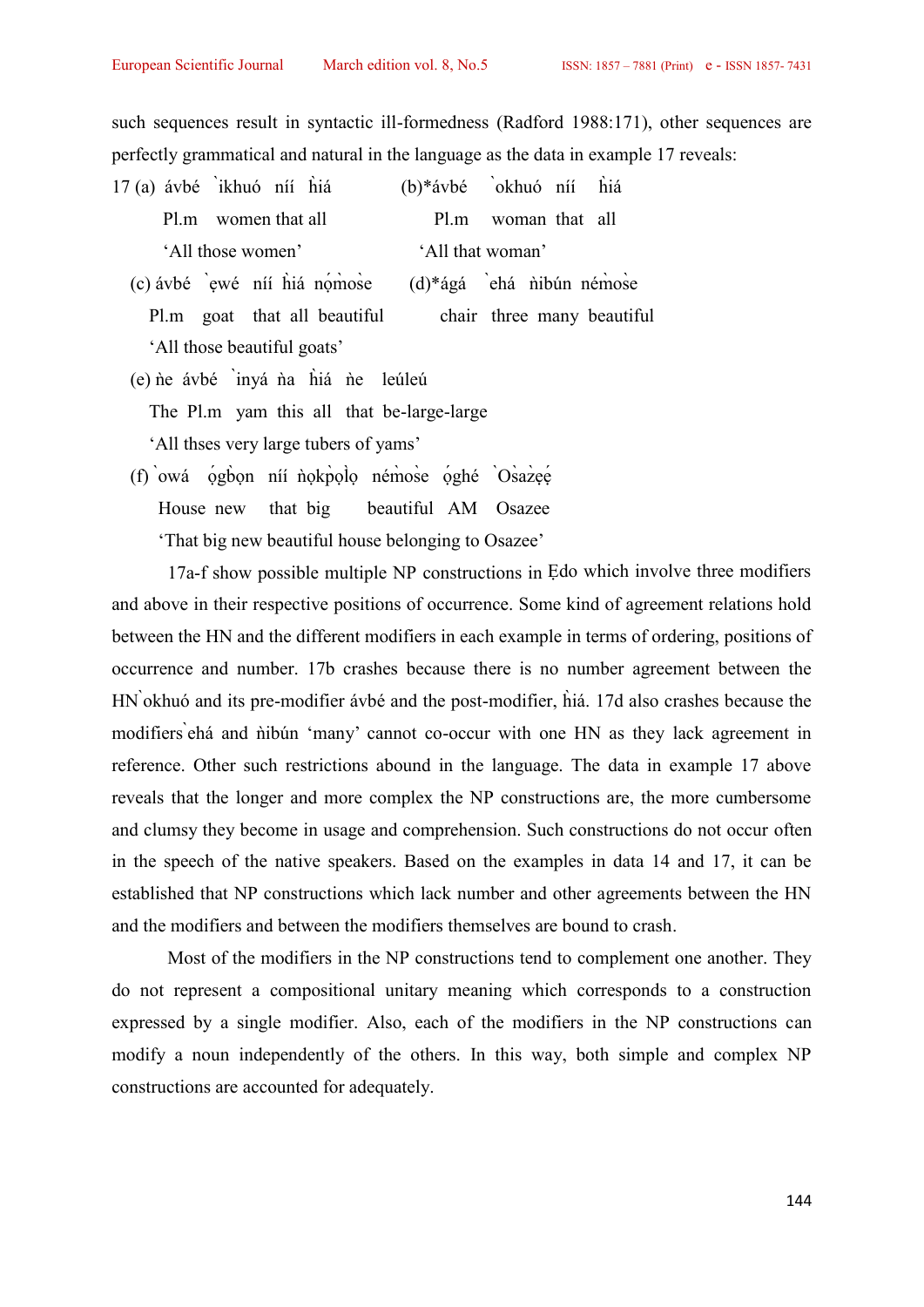### **4. Conclusion**

An attempt has been made in this paper to examine the internal composition of the Edo NP bearing in mind the two basic parts: (i) the head Noun and (ii) nominal modifiers. The paper identifies six structural types of NP constructions in Ẹdo.

Focus has been on the pattern of agreement relation between the various elements found in the NP constructions. The head noun was characterized as constituting both simple and derived forms.

The paper reveals that different agreement relations hold between the HN and the modifiers in Ẹdo. It also maintains that to avoid crashing of constructions, there must of necessity exist an identity of features between the noun and its quantifiers. This identity is revealed mainly by the phi-feature number which manifests in different ways in the language. The operations of selecting and merging the appropriate units help to prevent crashing at the interface levels. Some of the NP constructions crashed because of lack of agreement between the units.

### **References:**

Agheyisi, R. N. 1986. Edo-English Dictionary. Benin City:Ethiope Publication Coorperation. Agheyisi, R. N. 1990. Edo Grammar. Ms. UNESCO

Amayo, O. 1976. "A Generative Phonology of Ẹdo (Bini)". Ph.D dissertation. Universtiy of Ibadan, Ibadan.

Amfani, A. H. 1995. Double Determiner NP Constructions in Hausa. In Emenajo, E.N. and O. M. Ndimele (eds). Issues in African Languages and Linguistics. Essays in honour of Kay Williamson. Aba. National Institute for Nigerian Languages.

Annot, D. 1970. The Nominal and Verbal System of Fula. Clarendon Press:London.

Bach, Emmon, 1968. Nouns and Noun phrases, In Universals in Linguistic Theory. Edited by Bachm Emmon and Robert, J. Harvis, Holt Rinehart and Winston, New York.Baker, M. 2003. Lexical Categories. Verbs, Nouns and Adjectives. Cambridge University Press: Cambridge.

Chomsky, N. 1957. Syntactic Structures. The Hague:Monton.

Chomsky, N. 1986. Barriers. Cambridge, Massachussetts: MIT Press.

Chomsky, N. 1995. The Minimalist Program. Cambridge Mass:The MIT Press.

Croft, W. 1991. Syntactic Categories and grammatical relations. Chicago: University of Chicago Press.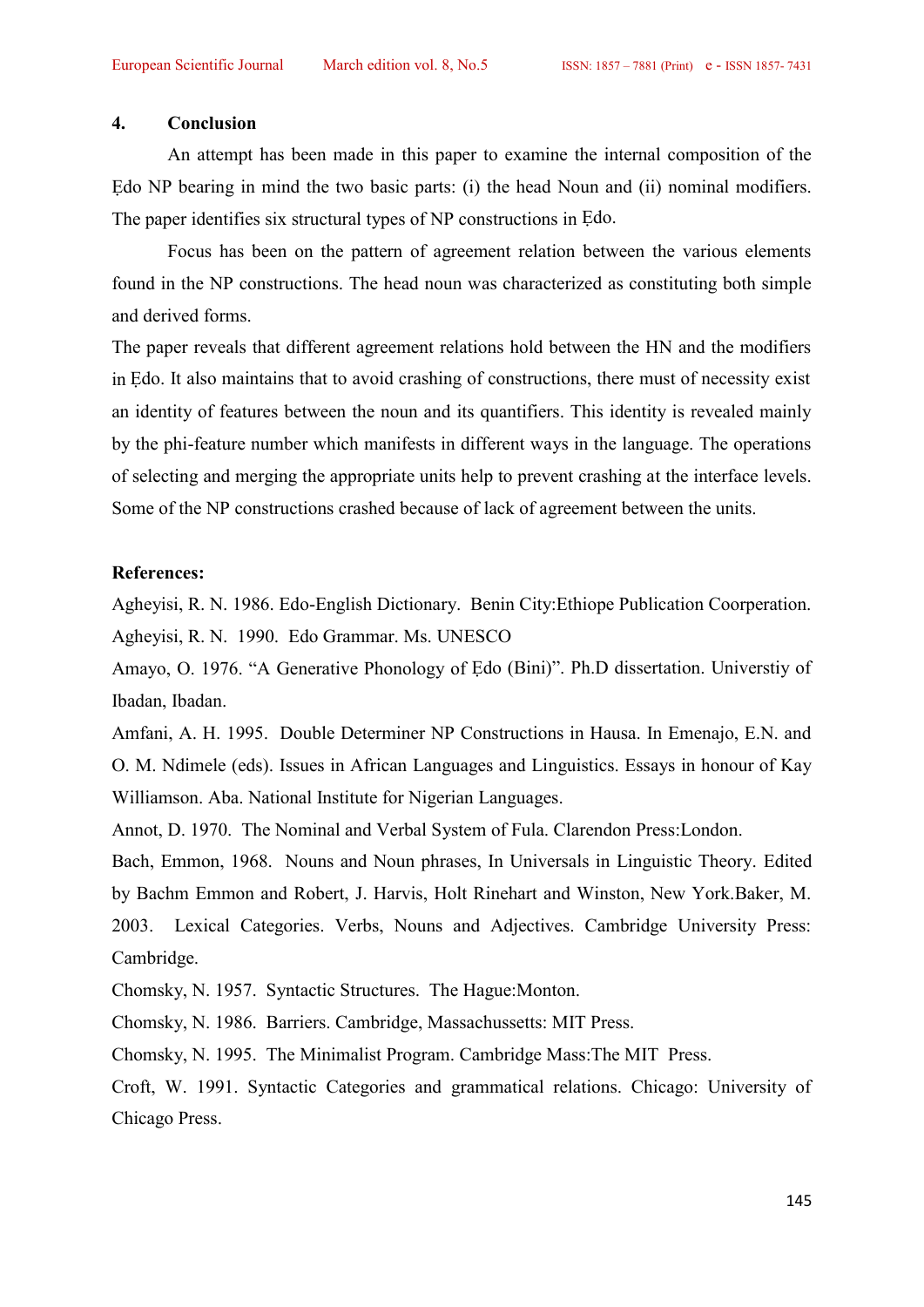Dunn, E. 1968. An Introduction to Bini Grammar. African Monograph No.9 African Studies Centre. Michigan State University, Michigan.

Elugbe, B. O. 1976a. Noun class Vestiges in Degema. Afrika Ubersee. Band Lix,pp224-233

Elugbe, B. O. 1983. Noun class Prefixes in Proto-Ẹdoid. Current approaches to African Linguistics (eds) by Ivan R. Duhoff. Vol.1. The Netherlands, Foris publications pp59-83.

Elugbe, B. O. 1984. Morphology of the gerund and its reconstruction in Proto-Ẹdoid. In Studies in African Linguistics 15. 1:77-89

Fromkin, V and Rodman, F. 1978. An Introduction to Language. Holt, Rinehart and Winston.

Imasuen, E. O. 1990. Ẹdo Course for Schools and Colleges, Books 1-3. Benin City: Aisien Publishers.

Kari, E. 2006. 'Noun class Vestiges in Odual' Paper presented at the 20<sup>th</sup> conference of the Linguistic Association of Nigeria. Abuja, November 13-17.

Lyons, J. 2000. Definiteness. Cambridge, UK/New York: Cambridge University Press.

McGarrity, L and R. Botne 2002. Between Agreement and Case-Marking in Lamso. In R. Botne and R. Vandrasek (eds). Indiana University Papers in Linguistic3, Explorations in African Linguistics-from Lamso to Sesotho. 53-70.

Mahajan, A. K. 1989. Agreement and Agreement phrases. MIT, working papers in Linguistics 10. MIT, Cambridge.

Omoruyi, T. O. 1987. 'The concept of Definiteness in Ẹdo'. In Afrika und Ubersee, Band 70 pgs 211-224.

Omoruyi, T. O. 1986. 'Pluralization Strategies in Ẹdo'. In Journal of West African Languages. XV 1.2 pgs. 61-75.

Omoruyi, T. O. 1990. 'On the Internal Structure of the word in Ẹdo'. In Journal of West African Languages. XX, 2 pp99-112.

Omoregbe, E. M. 2000. "Transitivity and Alternation in Ẹdo Plural Verbs context". Journal of Social and Cultural Studies. Vol.5, No. 2 34-50.

Omozuwa, V. E. 1987. 'Speech Tempo, Consonant deletion and tones in Ẹdo'. Paper presented at the 8<sup>th</sup> annual conference of the Linguistic Association of Nigeria. Port-Harcout. Paster, M. 2005. "Pulaar Verbal Extensions and Phonologically Driven Affix Order" in Geest Booiji and Jaap Van Marle (eds) Year book in Morphology. pp.155-199. Springer, Netherlands.